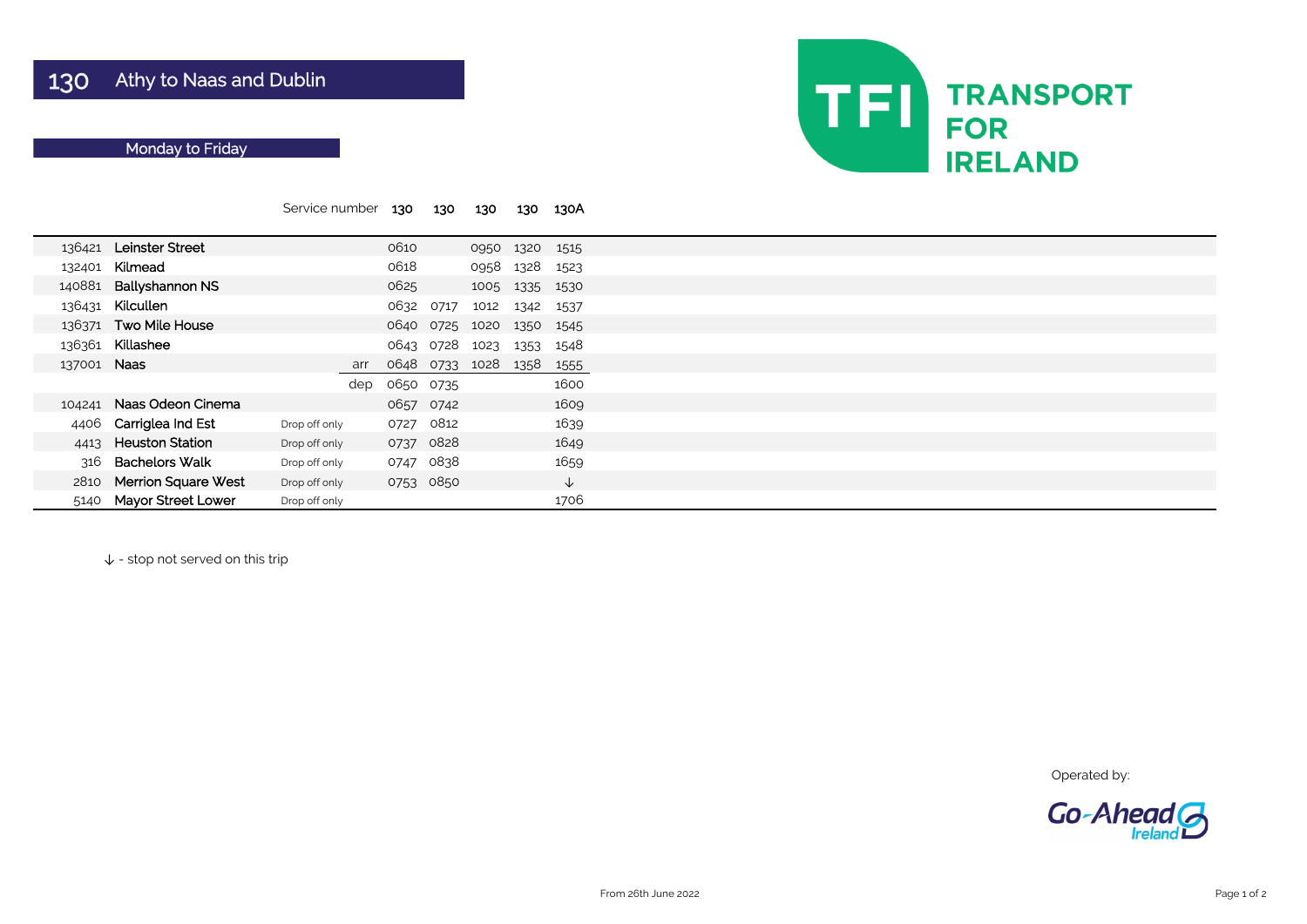#### **Saturday**

|             |                        | Service number 130 130 |           |                     | 130            | - 130 |  |
|-------------|------------------------|------------------------|-----------|---------------------|----------------|-------|--|
|             | 136421 Leinster Street |                        |           |                     | 0950 1320 1520 |       |  |
|             | 132401 Kilmead         |                        |           | 0958 1328 1528      |                |       |  |
|             | 140881 Ballyshannon NS |                        |           |                     | 1005 1335 1535 |       |  |
|             | 136431 Kilcullen       |                        | 0752      | 1012 1342 1542      |                |       |  |
|             | 136371 Two Mile House  |                        | 0800 1020 |                     | 1350 1550      |       |  |
| 137001 Naas |                        |                        |           | 0808 1028 1358 1558 |                |       |  |

| Service number | 130 | 130 | 130 |
|----------------|-----|-----|-----|
|                |     |     |     |

|             | 136421 Leinster Street |  | 1000 1350 1550 |
|-------------|------------------------|--|----------------|
|             | 132401 Kilmead         |  | 1008 1358 1558 |
|             | 140881 Ballyshannon NS |  | 1015 1405 1605 |
|             | 136431 Kilcullen       |  | 1022 1412 1612 |
|             | 136371 Two Mile House  |  | 1030 1420 1620 |
| 137001 Naas |                        |  | 1038 1428 1628 |
|             |                        |  |                |



Operated by:



## Sunday & Public Holidays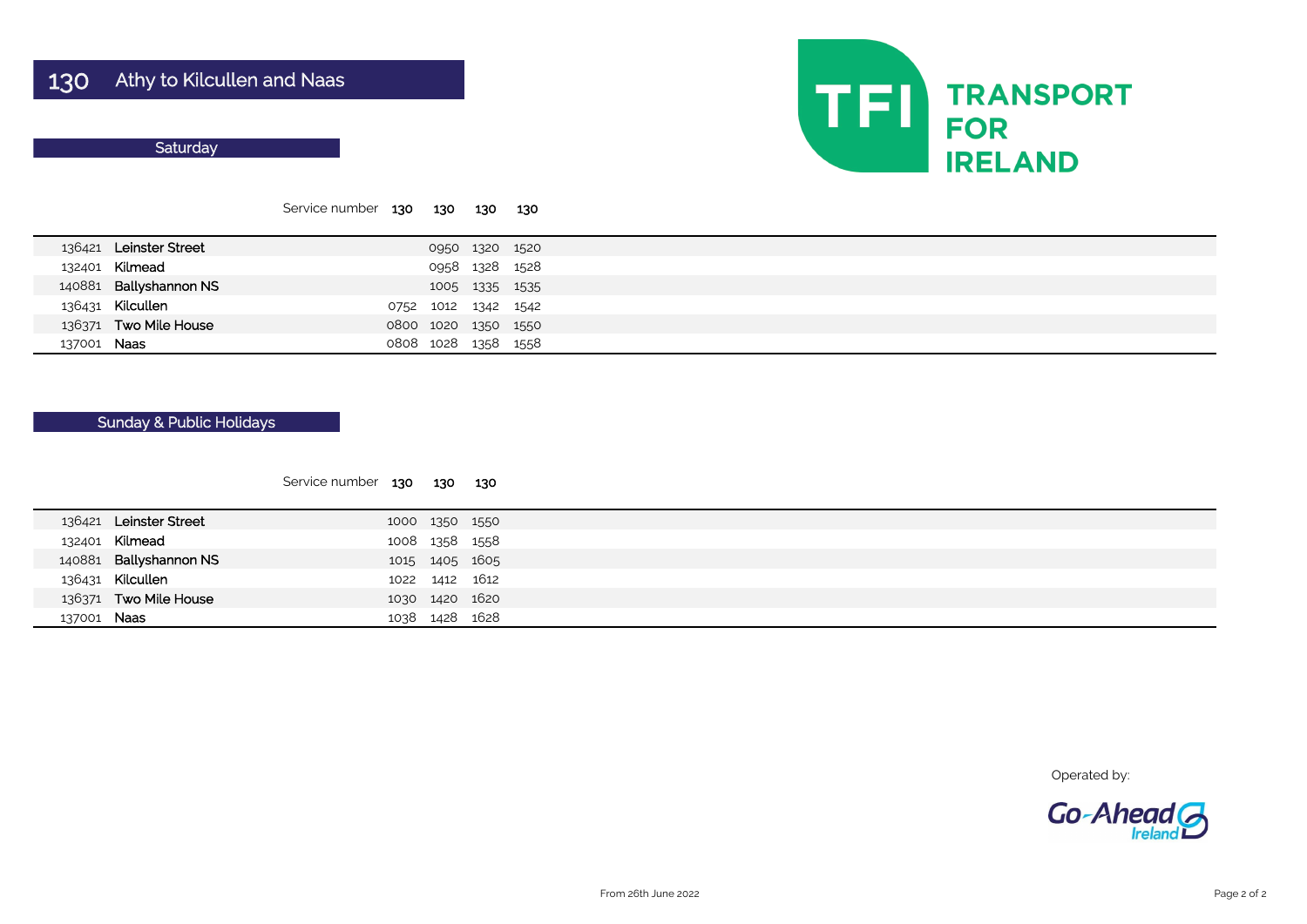|             |                         | Service number | 130  | 130  | 130  | 130            | 130  |  |
|-------------|-------------------------|----------------|------|------|------|----------------|------|--|
|             |                         |                |      |      |      |                |      |  |
|             | 135121 Connolly Station | Pick up only   |      |      | 1655 | 1755           |      |  |
| 135101      | <b>Wellington Quay</b>  | Pick up only   |      |      | 1705 | 1805           |      |  |
|             | 135401 Heuston Station  | Pick up only   |      |      |      | 1713 1813      |      |  |
| 1956        | <b>Kylemore Luas</b>    | Pick up only   |      |      | 1731 | 1827           |      |  |
| 103791      | Naas Odeon Cinema       |                |      |      |      | 1756 1850      |      |  |
| 137031 Naas |                         | arr            |      |      |      | 1803 1857      |      |  |
|             |                         | dep            | 1215 | 1415 |      | 1805 1859 2300 |      |  |
| 132911      | <b>Two Mile House</b>   |                | 1223 | 1425 | 1813 | 1907           | 2308 |  |
| 132641      | Kilcullen               |                | 1231 | 1434 | 1821 | 1915           | 2316 |  |
| 105931      | <b>Ballyshannon NS</b>  |                | 1238 | 1441 |      | 1922           | 2323 |  |
| 105981      | Kilmead                 |                | 1245 | 1448 |      | 1929           | 2330 |  |
| 135582      | <b>Duke Street</b>      |                | 1255 | 1458 |      | 1939           | 2340 |  |

Operated by:



# Monday to Friday